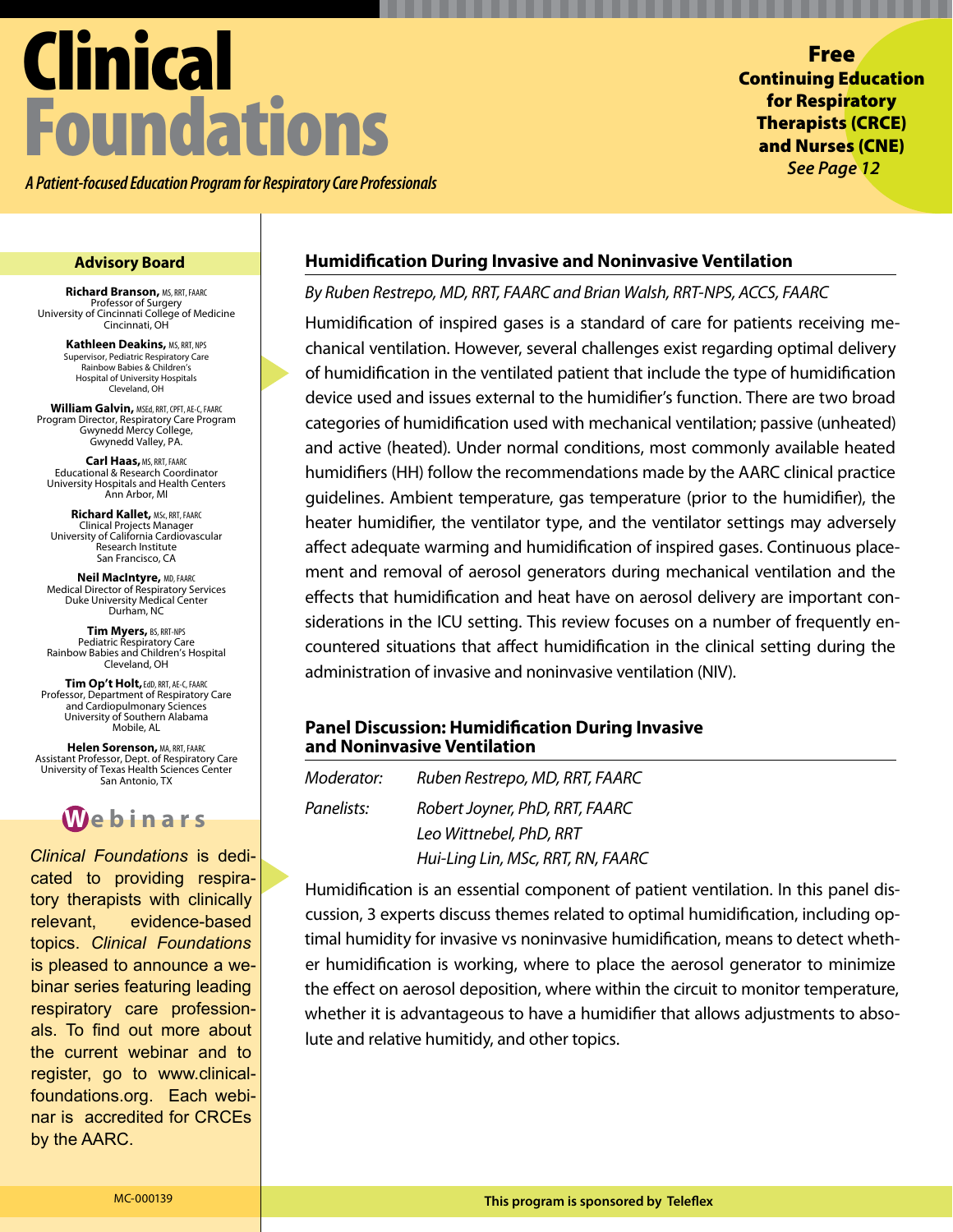

## **Humidification During Invasive And Noninvasive Ventilation**

### **By Ruben Restrepo, MD, RRT, FAARC and Brian Walsh, RRT-NPS, ACCS, FAARC**

**Humidification of inspired gases**<br>
is a standard of care for pa-<br>
tients receiving mechanical<br>
ventilation. However, several<br>
challenges exist regarding optimal delivis a standard of care for patients receiving mechanical ventilation. However, several ery of humidification in the ventilated patient that include the type of humidification device used and issues external to the humidifier's function. Inadequate humidification of medical gases could have very deleterious effects on airway mucosa.<sup>1</sup> There are two broad categories of humidification used with mechanical ventilation; passive (unheated) and active (heated). Under normal conditions, most commonly available heated humidifiers (HH) follow the recommendations made by the AARC clinical practice guidelines. They deliver absolute humidity (AH) that ranges from 33 mg  $H_2O/L$  to 44 mg  $H_2O/L$  at gas temperatures between 30°C and 37°C, respectively.<sup>2, 3</sup> Ambient temperature, gas temperature (prior to the humidifier), the heater humidifier, the ventilator type, and the ventilator settings may adversely affect adequate warming and humidification of inspired gases. Continuous placement and removal of aerosol generators during mechanical ventilation and the effects that humidification and heat have on aerosol delivery are important considerations in the ICU setting. This review focuses on a number of frequently encountered situations that affect humidification in the clinical setting during the administration of invasive and noninvasive ventilation (NIV).

### **Delivery Of Heated Humidification During Invasive Ventilation**

Although HHs are considered the most efficient devices in providing the optimal conditions to the gas delivered to patients with an artificial airway,<sup>4,5</sup> undetected partial obstruction of the artificial airway may compromise the patient's ability to wean off of mechanical ventila-

First and foremost, it is very important to remember that heated humidifiers control temperature—not humidity

### levels.

tion.<sup>6,7</sup> Therefore, a good understanding of how HHs function and how they interact with different mechanical ventilators at different settings and clinical conditions is critical to those caring for patients receiving mechanical ventilation.

First and foremost, it is very important to remember that heated humidifiers control temperature—not humidity levels. Although gas at the ventilator inlet may range from 22°C to 26°C,<sup>8</sup> this temperature may increase depending on the type of ventilator used. However, the gas temperature drops as it travels through the inspiratory limb between the ventilator gas outlet and the heated humidifier inlet, also known as the dry part of the circuit. After gas enters the humidifier chamber, the heater warms to the preset humidifier chamber temperature. In the pass-over humidifier, the rate of evaporation and humidity output increase as water in the chamber increases in temperature. As more water vapor is produced, more energy from the heater is required to maintain the set temperature. A routine check of the heater humidifier and the breathing circuit may reveal visible signs of humidity production. The most common signs are the rate at which water is lost from the chamber and the amount

of condensation formed in the breathing circuit. A small amount of condensation or "rainout" in the circuit typically ensures proper humidifier function while excessive condensation may indicate that a decrease in the temperature may be required. Heated wires are used to ensure a temperature gradient of 1°C to 3°C between the water source and the patient Y to reduce cooling of the gases and therefore condensation.

### *Ambient Temperature.*

High ambient temperature influences HH performance.<sup>9</sup> Inadequate air conditioning, burn units, neonatal units $10$  or warm conditions proximal to the humidifier can increase ambient air temperature. When ambient air temperatures exceed 30°C, a greater reduction in humidity levels would be expected as the increased inlet temperature stops the heater plate from warming the water inside the chamber. Similar conditions are seen during winter months when heated rooms may create higher-than-normal temperatures. During summer months excessive cooling from air-conditioning outlets affects the gas temperature as it travels through the humidifier and the breathing circuit. Because a considerable amount of condensate may form, clinicians must exert extreme caution to avoid lavaging the patient's airway as water accumulates in the breathing circuit near the endotracheal tube. If the room temperature cannot be changed, it may be necessary to lower the temperature setting to avoid uncontrollable water condensation in the breathing circuit or increase the temperature gradient between the HH and the circuit. However, careful monitoring for signs of inadequate humidification must take place.

### *Impact of Gas Chamber Temperature.*

A key element of proper humidifier functioning is the inlet chamber gas temperature. If it is very high, the heater may simply stop warming up without major generation of kinetic energy as the preset temperature is reached, since there is a strong inverse correlation between the inlet chamber temperature and heater temperature.9 Higher gas inlet temperatures may be associated with an evident decrease in humidity production, from approximately 36 mg  $H_2O/L$  at a humidifier inlet gas temperature of 18°C (82% relative humidity at 37°C) to 26 mg  $\text{H}_{2}\text{O/L}$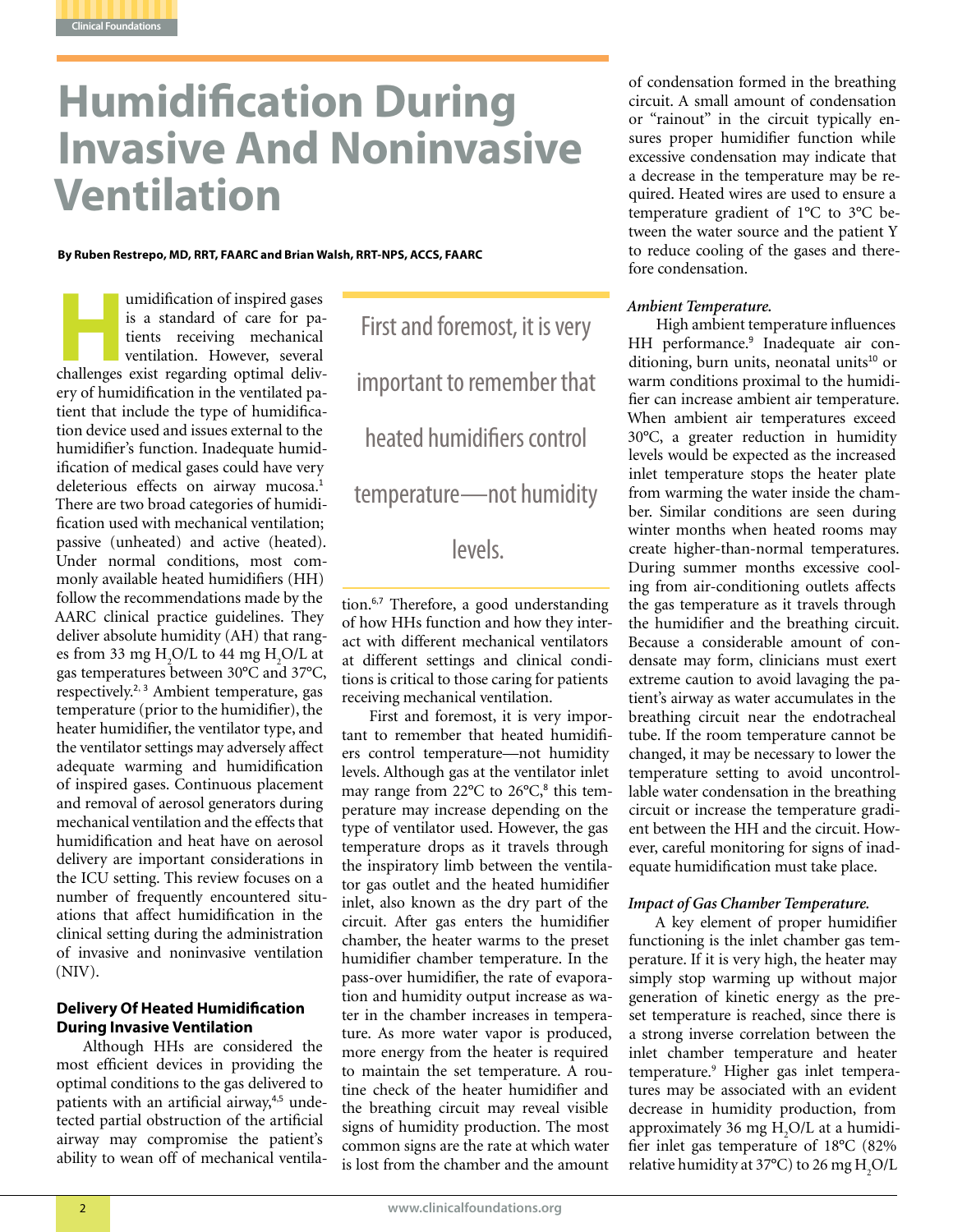

at a humidifier inlet gas temperature of 32°C (59% relative humidity at 37°C).8 These humidity changes visibly translate to the amount of condensate present in the breathing circuit. On average, at a setting of  $37 \pm 2$ °C at the patient Y adapter approximately 14 g of condensate forms in the breathing circuit over 4 hours. At 40 ± 3° the amount of condensate dramatically drops to  $3 \text{ g}$ .<sup>8</sup> Even under the best ambient conditions and after following manufacturers' recommendations regarding temperature settings, AH may range from 19 mg  $H_2O/L$  to 36 mg  $H_2O/L$ .<sup>9</sup> Under constant flow conditions, the presence of inlet gas temperatures >26°C may be associated with humidity levels <30 mg H2 O/L (68% RH at 37°C), which does not meet the recommended level of humidification for mechanically ventilated patients.<sup>11</sup>

### *Impact of Ventilator Outlet Gas Temperature.*

It is well known that some mechanical ventilators utilized within the ICUs warm inlet oxygen and air.<sup>8,9</sup> The high speeds of turbine or blower-powered ventilators generate the highest outlet temperatures. This effect can be confirmed by measuring the mean change in temperature between the ventilator's gas inlet and outlet. This temperature gradient could be as low as 1.7°C or as high as 7.9°C. These temperature gradients may create inlet chamber temperatures between 27.4°C and 29.8°C when ventilators run under normal ambient air temperature (23°C) and low minute volumes (10 L/min), and temperatures between 33.4°C and 37.9°C when ambient temperature is high (29°C) and minute volumes are high (20 L/min).9 When using a ventilator with a high gas outlet temperature, keep the following in mind: when the chamber's water loss rate is higher than expected and less condensation is formed in the breathing circuit, extending the length of the inspiratory tubing prior to the heating chamber may offset the high temperatures at the gas outlet and allow the temperatures at the humidifier inlet to reach a lower level.

### *Impact of Ventilator Settings.*

As the mechanical load increases, the operating temperature of most flow engines increase. High VE reduces the time gas stays in the water reservoir, thus significantly decreasing HH performance.<sup>12</sup>

Aerosol administration may require interruptions in mechanical ventilation that are detrimental to the patient.

Volumes derived from adding the inspiratory circuit plus the chamber or column of the humidifier plus the water added to the humidifier vary considerably among humidification devices. If the gas in the inspiratory circuit is saturated with vapor during the expiratory phase, inhaled gas may be humidified sufficiently even at high inspiratory flow. Increasing the tidal volume forces more dry gas to pass through the humidifying chamber or col $umn<sup>13</sup>$ 

### **Humidification And Aerosol Delivery**

The effects of humidification on aerosol delivery and lung deposition may differ according to the type of system used, dose and its placement in the circuit. Aerosol administration may require interruptions in mechanical ventilation that are detrimental to the patient. To ensure circuit integrity over the course of the prescribed aerosol therapy, a one-way valved T-piece adapter or a pMDI spacer are routinely left in the circuit. However, moisture generated from HH has a tendency to accumulate in the spacer as it mimics the function of a water trap. Accumulation can be as high as 5 mL after just few hours.<sup>14</sup> The presence of high relative humidity and temperature within the ventilator circuit is associated with 40 to 50% reductions in lung deposition with *in vitro* adult models<sup>15-19</sup> and up to 85% with *in vitro* pediatric models.<sup>20</sup>-<sup>22</sup> This massive reduction in aerosol delivery has prompted clinicians to routinely turn the HH off before administering the aerosol treatment. Since turning the heater off prior to aerosol treatment does not result in greater aerosol drug delivery, this practice should be abandoned.<sup>23,24,26</sup> The positive effect of a higher gas temperature on aerosol efficiency is countered by the

more drastic effects of increased water vapor in the delivered gas.<sup>25,26</sup> As temperature and humidity may not be routinely separated to improve aerosol drug delivery, correct dosing (2-3 times higher than normal) and placement of the aerosol generator can be more efficient than any changes made on the humidification device to simulate normal ambient humidity conditions.25

Aerosol delivery efficiency also depends on the aerosol generator device placement in humidified and nonhumidified ventilator circuits. Placing a spacer 15 cm from the Y piece of a vibrating-mesh nebulizer, ultrasonic nebulizer, and pMDI Y piece is associated with the highest aerosol delivery efficiency under dry ambient conditions (25–27°C and <10% RH). The jet nebulizer may be most efficient when placed 15 cm from the ventilator outlet of both humidified and non-humidified ventilator circuits. Incorporation of heated wires prevents placement of aerosol devices halfway between the humidifier and the Y piece, as advocated in the past. If a jet nebulizer is placed at the humidifier outlet chamber, the introduction of cold gas may cause humidifier overheating, because the temperature registered at the thermistor will be lower and the heating element will add more energy to keep the set temperature. Placement of the nebulizer at the inlet of the HH chamber will prevent overheating, as the aerosol and gas from the ventilator are heated before exiting the humidifier and potentially improve drug deposition.

While HMEs have become routine practice in many ICUs, they are contraindicated when routine aerosol therapy is required during mechanical ventilation.<sup>11</sup> Placing the aerosol generator between the HME and the Y piece is a common practice to administer aerosolized treatments to patients receiving mechanical ventilation that may be associated with up to 35% greater airway resistance.<sup>27</sup> When HMEs become saturated with humidity from the patient and drug, resistance may potentially increase to the point of affecting patient-ventilator synchrony and the weaning process. In response to these concerns, manufacturers have designed HMEs that allow aerosol bypass by simply rotating a collar or valve on the device—without transferring rotational movement to the corrugated tubing of the ventilator circuit attached to the HME.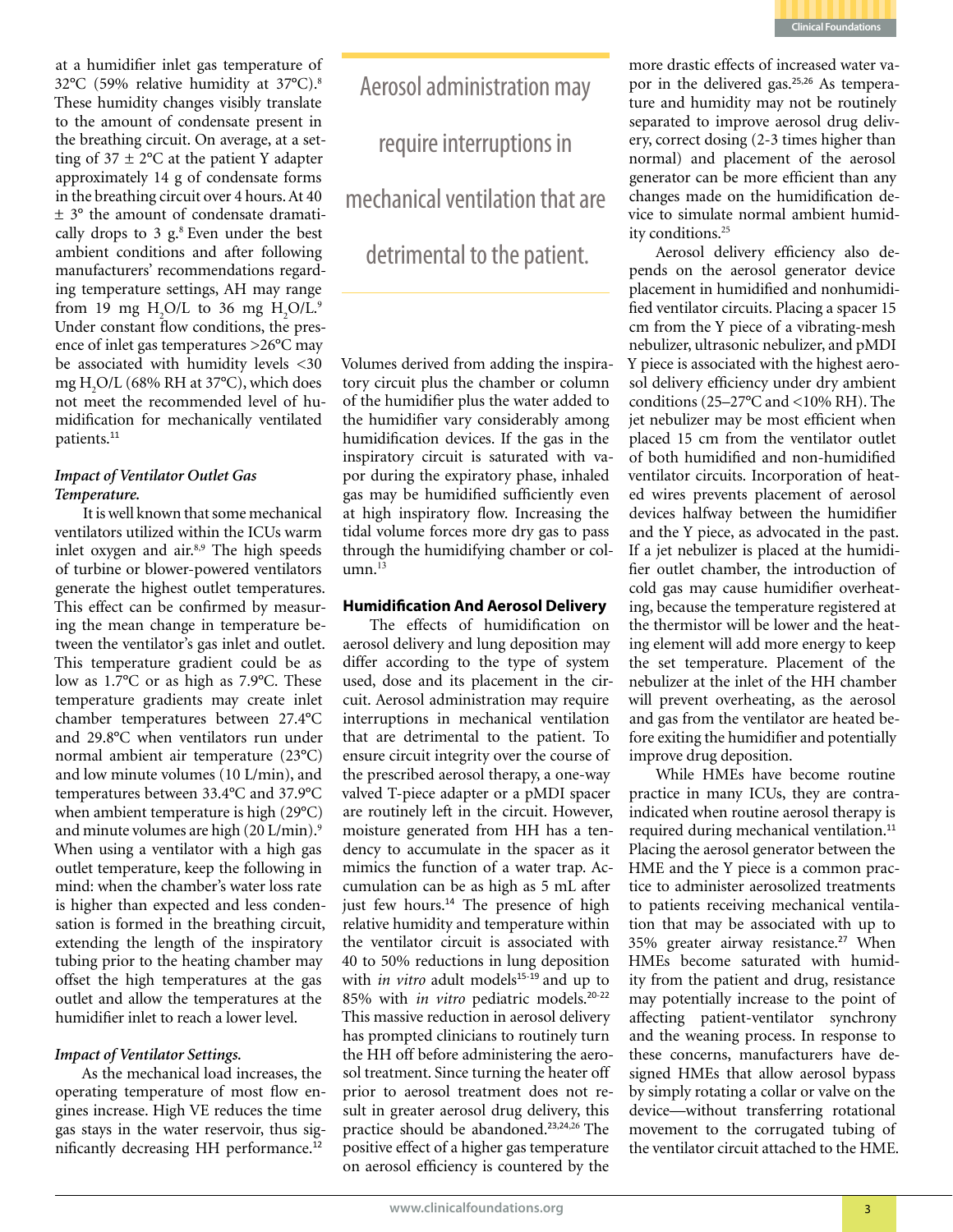

### **Humidification During Noninvasive Ventilation**

In both acute and chronic care settings, noninvasive ventilation (NIV) is efficacious in treating a variety of diseases including chronic obstructive pulmonary disease (COPD), pulmonary edema, and obstructive sleep apnea.<sup>28</sup>,<sup>29</sup> Defined as the application of assisted positive pressure breaths without the use of an artificial airway (such as an endotracheal or tracheostomy tube), NIV has proven clinical utility both as a first-line treatment and as an alternative to conventional invasive mechanical ventilation.<sup>30</sup> Although invasive mechanical ventilation may be lifesaving, it also carries several potentially deleterious consequences, including nosocomial pneumonia, airway trauma, and increased need for sedation. In addition to avoiding these complications, NIV offers the advantages of preserving natural airway defense mechanisms, speech, and swallowing capability. In addition, the selections of an appropriate patient interface, adequate ventilator settings, and optimal humidification are critical to the success of NIV.<sup>31</sup>

Short-term NIV use is typically limited to the acute care setting for treating disease processes including COPD exacerbations, cardiogenic pulmonary edema, hypoxemic respiratory failure, and postoperative respiratory failure. The main goal is to avoid endotracheal intubation or reintubation.<sup>32,33</sup> Recommendations vary as to whether or not humidification is absolutely necessary. Quite often the need for humidification is associated with the length of time the patient is expected to be on NIV, the nature of the underlying disease, and patient tolerance. Because NIV is commonly administered via oral or nasal mask, the upper airway theoretically is still capable of warming and humidifying delivered gas to acceptable levels. Despite this, NIV may deliver air at a rate far in excess of normal physiologic inspiratory flow, compromising the airway's ability to adequately humidify the delivered gas. Heated humidification improves patient comfort and avoids some of the potential complications associated with breathing inadequately humidified gas, such as impaired mucocilary function and airway mucosa inflammation.29, 34-<sup>36</sup> The most common complaint during NIV is nose, mouth or throat dryness; thus, NIV without supplemental humidification may adversely affect patient comfort, potentially

Defined as the application of assisted positive pressure breaths without the use of an artificial airway, NIV has proven clinical utility both as a first-line treatment and as an alternative to conventional invasive mechanical ventilation.

causing inspissation, subsequent retention of secretions, and increased airway resistance. In an acute event, these changes may be very deleterious for the patient.<sup>37</sup> Recent studies indicate that devices commonly used to administer NIV operating from a piped-in wall medical gas system deliver medical gas at a humidity level of 5 mg  $H_2O/L$ —far below that of ambient air. This is a significant deficit for the natural upper airway to overcome alone.<sup>38</sup> When patient intolerance and discomfort

with NIV prompt consideration of invasive ventilation, it seems counterintuitive that adequate humidification during NIV administration would increase the likelihood of patient tolerance and avert proceeding to invasive mechanical ventilation.

Despite the success of NIV in treating obstructive sleep apnea (OSA), patient compliance remains the biggest obstacle to treatment. Thirty to 66% of the patients with OSA complain of oral, nasal, and throat dryness that greatly contribute to the estimated 40% noncompliance rate.29,37-<sup>40</sup> Other common complaints include nasal congestion, claustrophobia, and pressure ulceration. In response to these common complaints, most manufacturers of NIV machines that are designed for domiciliary treatment of OSA include an integrated heated humidification system in their units. This humidification system compensates for the unidirectional airflow that occurs in the presence of leaks that are responsible for drying the nasal and oral mucosa. In addition, this flow also stimulates local nerves and releases inflammatory mediator cells, further complicating breathing for these patients.<sup>37</sup> Administration of heated humidification during NIV is associated with increased patient satisfaction and compliance and decreased prehumidification symptoms.<sup>37,39</sup>

**Active Humidification and NIV.** The benefits of humidification during NIV are clear. A plethora of heated humidifiers are available on the market, all capable of being utilized with invasive and NIV machines; and all have the advantage of being able to maintain a relatively constant tem-



**Heated humidifier in use for a patient on high flow nasal cannula therapy**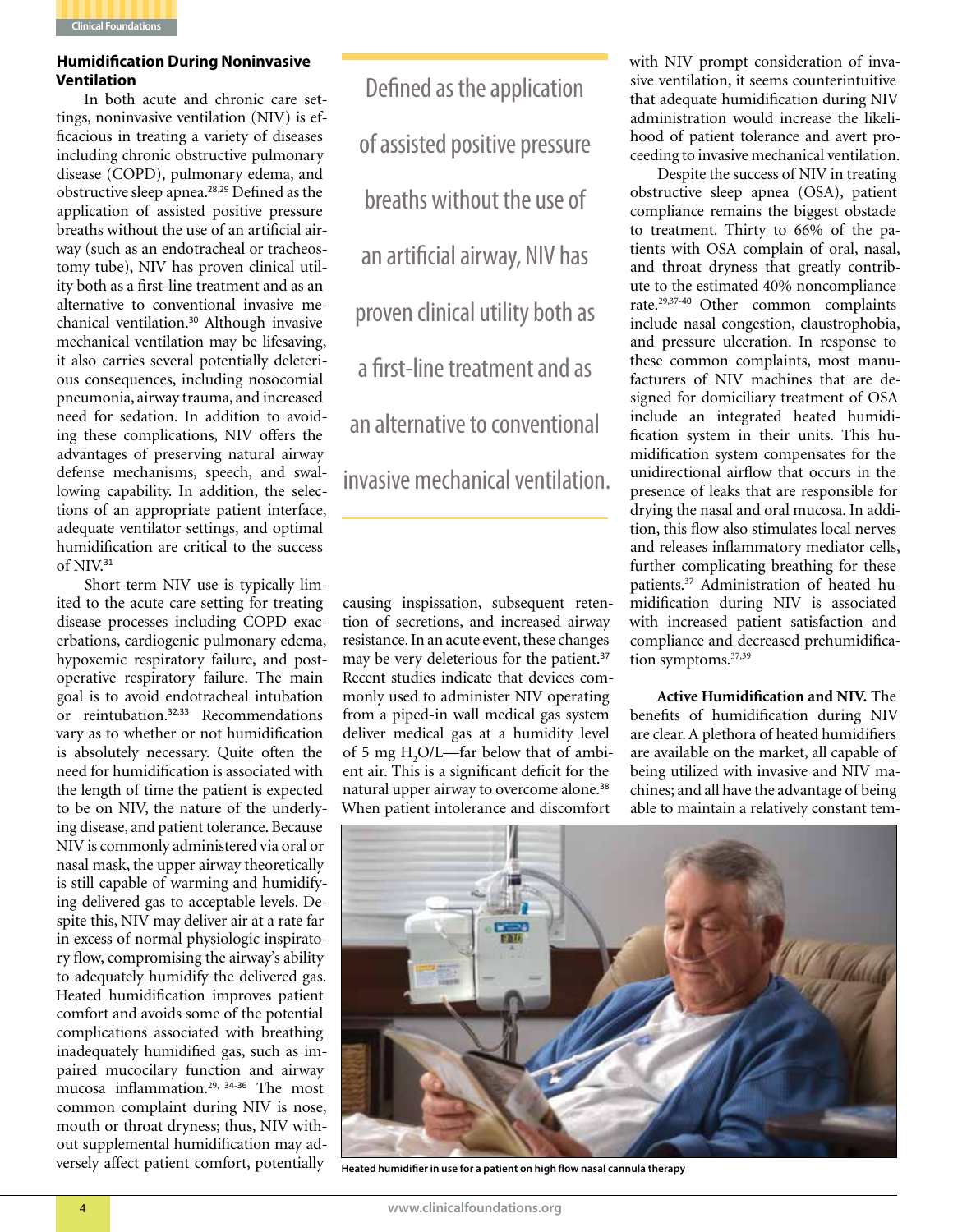

perature and humidity over a wide range of flows.41 Recommendations for minimum acceptable levels at the nose and mouth during NIV range from 20 to 22°C with a relative humidity (RH) of 50% and an AH of 10 mg  $H_2O/L$ , with patient comfort being achieved typically at temperatures of 25–30°C and an AH of at least 15 mg  $H_2O/L$ .<sup>33,38</sup> Studies have shown that, without humidification, AH in NIV can be as low as 5 mg  $H_2O/L$ . Although implications for this low AH level during shortterm NIV use are yet to be studied, AH data provide compelling evidence regarding the need for supplemental humidification, particularly when the duration of NIV use is unpredictable.<sup>42</sup> In regard to ventilator parameters, any manipulation of flow can change the efficiency of the humidifier. Interestingly, when heated humidification is added to the system, RH continues to be influenced by inspiratory positive airway pressure (IPAP) changes, despite substantial increases in RH delivered during NIV.<sup>35</sup> Implications of these findings mean that, in particular, patients requiring higher levels of IPAP during NIV would benefit from the addition of heated humidification to the system; and the highest available tolerable heater setting would provide the most adequate humidification in the face of uncontrollable ambient temperatures. Adjusting the patient airway temperature (which impacts AH) and temperature gradient between the HH outlet and the patient (which influences RH) can address changing humidification needs while enhancing patient comfort and tolerance.

### *Passive Humidification and NIV.*

A passive humidification strategy consists of the use of a variety of devices, known as heat-and-moisture exchangers (HMEs) or artificial noses, designed to trap and recycle the patient's own heat and moisture upon exhalation and utilize it on subsequent inhalation. Their benefits include their low cost, the ability to provide adequate humidification under certain circumstances, and utility with certain patient populations.<sup>43</sup> Some clinicians limit their use strictly to postoperative patients, while others use them across the board for all invasively ventilated patients.<sup>44</sup> Although HMEs are seemingly redundant considering the single-limb circuit design of modern-day NIV machines and the need for the HME to serve as a conduit for both inspiration and exPatients requiring higher levels of IPAP during NIV would benefit from the addition of heated humidification to the system.

piration, several studies have investigated the possibility of HMEs as a low-cost alternative to active humidification. Lellouche et al.<sup>38</sup> compared the use of heated humidification, HME, and no humidification during NIV on healthy volunteers. Considering the unidirectional flow inherent in a single-limb circuit, the results were surprising: under relatively normal breathing conditions, the HME provided close to 30 mg  $H_2O/L$  in the absence of significant leak. However, that value declined 30% in the presence of a mask leak, which is a common occurrence during NIV administration. Even when the presence of leaks resulted in AH levels of 15 mg H2 O/L, no differences in patient tolerance were detected. When delivering NIV with no humidification, the absolute humidity of the anhydrous medical gas was only 5 mg  $H_2O/L$ , resulting in significant reduction in patient tolerance.<sup>38</sup> It is important to remember that this study utilized healthy test subjects and examined subjective comfort levels, as opposed to



**Heat and Moisture Exchanger in use for patient during mechanical ventilation**

the airway concerns particularly valid to treating patients with pulmonary disease.

### **Conclusions And Recommendations**

Humidification devices that can control the humidifier outlet independent of ambient air temperature, ventilator gas output, or ventilator settings appear to be the logical approach to optimizing humidifier function. An adequate temperature gradient between the humidifier inlet temperature and the set patient temperature is conducive to generating the right amount of water vapor to meet the minimum recommended levels of humidity. Performance of heated humidifiers can be affected greatly by numerous conditions external to the humidifier's function.

Substantial evidence supports the dramatic reduction of aerosol delivery in humidified conditions. Thus, conditions that facilitate the accumulation of condensate in the ventilator circuit and the spacer may adversely affect aerosol lung delivery and patients' clinical response to aerosol therapy. When using passive humidification on patients requiring frequent aerosol treatments, it is imperative that the HME is equipped with a "bypass" option to optimize aerosol drug delivery and avoid the potential for increased airway resistance associated with a saturated HME.

The AARC has made the following recommendations:

- 1. Humidification is recommended on every patient receiving invasive mechanical ventilation.
- 2. When providing active humidification to patients who are invasively ventilated, it is suggested that the device provide a humidity level between 33 mg H<sub>2</sub>O/L and 44 mg H<sub>2</sub>O/L and gas temperature between 34°C and 41°C at the circuit Y-piece, with a relative humidity of 100%.
- 3. When providing humidification to patients with low tidal volumes, such as when lung-protective ventilation strategies are used, HMEs are not recommended because they contribute additional dead space, which can increase the ventilation requirement and  $PaCO<sub>2</sub>$ .
- 4. It is suggested that HMEs are not used as a prevention strategy for ventilator-associated pneumonia.
- 5. Noninvasive active humidification is suggested for noninvasive mechanical ventilation, as it may improve ad-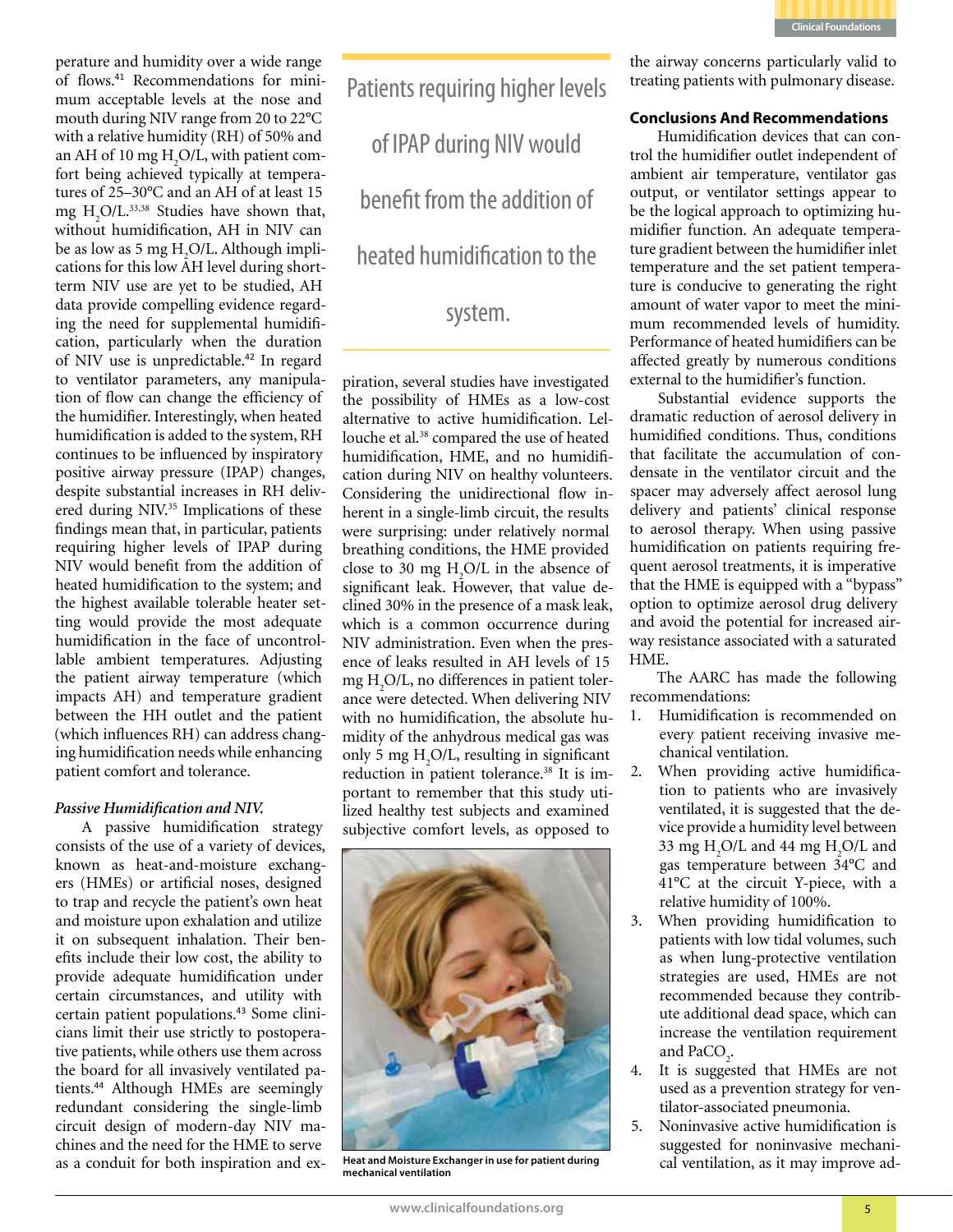

herence and comfort.

6. Passive humidification is not recommended for noninvasive mechanical ventilation.

#### **References**

- 1. Williams R, Rankin N, Smith T, Galler D, Seakins P. Relationship between the humidity and temperature of inspired gas and the function of the airway mucosa. Crit Care Med. 1996;24:1920–1929.
- 2. Restrepo RD, Walsh BK. AARC clinical practice guideline: humidification during mechanical ventilation: American Association for Respiratory Care. Respir Care. 2012:57:782–8.
- 3. Williams RB. The effects of excessive humidity. Respir Care Clin N Am. 1998;4(2):215-28.
- 4. Ricard JD, Markowicz P, Djedaini K, Mier L, Coste F, Dreyfuss D. Bedside evaluation of efficient airway humidification during mechanical ventilation of the critically ill. Chest. 1999;115:1646–1652.
- 5. Diehl JL, El Atrous S, Touchard D, Lemaire F, Brochard L. Changes in the work of breathing induced by tracheotomy in ventilator-dependent patients. Am J Respir Crit Care Med. 1999;159:383–388.
- 6. Heyer L, Louis B, Isabey D, et al. Noninvasive estimate of work of breathing due to the endotracheal tube. Anesthesiology. 1996;85:1324–1333.
- 7. Lacherade JC, Auburtin M, Soufir L, et al. Ventilator associated pneumonia: effects of heat and moisture exchangers and heated water humidificators [abstract]. Intensive Care Med. 2002;28:A507.
- 8. Carter BG, Whittington N, Hochmann M, Osborne A. The effect of inlet gas temperatures on heated humidifier performance. J Aerosol Med. 2002;15:7–13.
- 9. Lellouche L, Taillé S, Maggiore SM, et al. Influence of ambient air and ventilator output temperature on performances of heated-wire humidifiers. Am J Respir Crit Care Med. 2004;1073-1079.
- 10. Todd DA, Boyd J, Lloyd J, John E. Inspired gas humidity during mechanical ventilation: effects of humidification chamber, airway temperature probe position and environmental conditions. J Paediatr Child Health. 2001;37(5):489-94.
- 11. AARC Clinical Practice Guidelines: Humidification during Mechanical Ventilation. Respir Care. 1992(8);37:887–890.
- 12. Nishida T, Nishimura M, Fujino Y, Mashimo T. Performance of heated humidifiers with a heated wire according to ventilatory settings. J Aerosol Med.  $2001;14(\tilde{1})$ :43-51.
- 13. Gilmour IJ, Boyle MJ, Rozenberg A, Palahniuk RJ. The effect of heated wire circuits on humidification of inspired gases. Anesth Analg. 1994;79:160–164.
- 14. Waugh JB, Waugh JB. Water accumulation in metered dose inhaler spacers under normal mechanical ventilation conditions. Heart Lung. 2000;29(6):424-428.
- 15. Fink JB, Dhand R, Grychowski J, Faney PJ, Tobin MJ. Reconciling in vitro and in vivo measurement of aero-

sol delivery from a metered-dose inhaler during mechanical ventilation and defining efficiency enhancing factors. Am J Respir Crit Care Med. 1999;159(1):63- 68.

- 16. Dhand R, Jubran A, Tobin MJ. Bronchodilator delivery by metered dose inhaler in ventilator-supported patients. Am J Respir Crit Care Med. 1995;151(6):1827- 1833.
- 17. Thomas SH, O'Doherty MJ, Page CJ, Treacher DF, Nunan TO. Delivery of ultrasonic nebulized aerosols to a lung model during mechanical ventilation. Am Rev Respir Dis. 1993;148(4 Pt 1):872-77.
- 18. Diot P, Morra L, Smaldone G. Albuterol delivery in a model of mechanical ventilation: comparison of metered-dose inhaler and nebulizer efficiency. Am J Respir Crit Care Med. 1995;152(4 Pt 1):1391-1394.
- 19. Fink JB, Dhand R, Duarte AG, Jenne JW, Tobin MJ. Aerosol delivery from a metered-dose inhaler during mechanical ventilation. An in-vitro model. Am J Respir Crit Care Med. 1996;154(2):382-387.
- 20. Wildhaber JH, Hayden MJ, Dore ND, Devadason SG, LeSouëf PN. Salbutamol delivery from a hydrofluoralkane pressurized metered-dose inhaler in pediatric ventilator circuits: an in vitro study. Chest. 1998;113:186-191.
- 21. Garner SS, Wiest DB, Bradley JW. Albuterol delivery by metered-dose inhaler with a pediatric mechanical ventilatory circuit model. Pharmacotherapy. 1994;14:210-214.
- 22. Lange C, Finlay W. Overcoming the adverse effect of humidity in aerosol delivery via pressured metereddose inhalers during mechanical ventilation. Am J Respir Crit Care Med. 2000;161(5):1614-1618.
- 23. Lin HL, Fink JB, Zhou Y, Cheng YS. Influence of moisture accumulation in inline spacer on delivery of aerosol using metered-dose inhaler during mechanical ventilation. Respir Care. 2009;54(10):1336-41.
- 24. Kim CS, Trujillo D, Sackner MA. Size aspects of metered-dose inhaler aerosols. Am Rev Respir Dis. 1985;132(1):137-142.
- 25. Dhand R, Tobin MJ. Bronchodilator delivery with metered-dose inhalers in mechanically-ventilated patients. Eur Respir J. 1996; 9(3):585-595.
- 26. Farr SJ, Kellaway IW, Carman-Meakin B. Assessing the potential of aerosol-generated liposomes from pressurised pack formulations. J Contr Rel. 1987;5:119- 127.
- 27. Hart MT, Ari A, Harwood R, Goodfellow L, Shear M, Fink JB. The effects of aerosol drug delivery on airway resistance through heat-moisture exchangers. (Author's thesis 2009.)
- 28. Meduri GU, Turner R, Abou-Shala R, Wunderink R, Tolley E. Noninvasive positive pressure ventilation via face mask: First-line intervention in patients with acute hypercapnic and hypoxemic respiratory failure. Chest. 1996;109:179-193.
- 29. Kakkar RK, Berry RB. Positive airway pressure treatment for obstructive sleep apnea. Chest. 2007;132:1057-1072.
- 30. Jaber S, Michelet P, Chanques G. Role of non-invasive ventilation in the perioperative period. Best Pract Res Clin Anaesthesiol. 2010;24:253-265.
- 31. Antonelli M, Pennisi G, Conti G. New advances in the use of noninvasive ventilation for acute hypoxemic

respiratory failure. Eur Respir J Suppl. 2003;22:65s-71s.

- 32. Branson RD, Gentile MA. Is Humidification always necessary in the hospital? Respir Care. 2010;55(2):209- 216.
- 33. Kacmarek R. Noninvasive positive pressure ventilation. Egan's Fundamentals of Respiratory Care. 9th ed. St. Louis, MO: Mosby Elsevier; 2009:1091-1114.
- 34. Wiest GH, Lehnert G, Bruck WM, Meyer M, Hahn EG, Ficker JH. A heated humidifier reduces upper airway dryness during continuous positive airway pressure therapy. Resp Med, 1999; 93; 21-26.
- 35. Holland AE, Denehy L, Buchan CA, Wilson JW. Efficacy of a heated passover humidifier during noninvasive ventilation: a bench study. Respir Care. 2007;52(1):38-44.
- 36. Chiumello D, Chierichetti M, Tallerini F, et al. Effect of a heated humidifier during continuous positive airway pressure delivered by a helmet. Crit Care. 2008; 12(2):R55.
- 37. Massie C, Hart R, Peralez K, Richards G. Effects of humidification on nasal symptoms and compliance in sleep apnea patients using continuous positive airway pressure. Chest. 1999; 116:403-408.
- 38. Lellouche F, Maggior SM, Lyazidi A, Deye N, Taillé S, Brochard L. Water content of delivered gases during non-invasive ventilation in healthy subjects. Intensive Care Med. 2009;35:987-985.
- 39. Mehta S, Hill NS. Noninvasive ventilation. Am J Respir Crit Care Med. 2001;163:540-577.
- 40. Ortolano GA, Schaffer J, McAlister MB, et al. Filters reduce the risk of bacterial transmission from contaminated heated humidifiers used with CPAP for obstructive sleep apnea. J Clin Sleep Med. 2007;3(7):700-705.
- 41. Schuman S, Stahl CA, Möller K, Priebe HJ, Guttmann J. Moisturizing and mechanical characteristics of a new counter flow type heated humidifier. Br J Anesthes. 2007;98(4):531-538.
- 42. Esquinas A, Nava S, Scala R, Carillo A, Gonzalez Diaz G, et al. Intubation in failure of noninvasive mechanical ventilation: preliminary results [abstract]. Am J Respir Crit Care Med. 2008;177:A64.
- 43. Pelosi P, Severgnini P, Selmo G, et al. In vitro evaluation of an active heat-and-moisture exchanger: The Hygrovent Gold. Respir Care. 2010; 55(4):460-467.
- 44. Riccard JD, Markowicz P, Djedaini K, Mier L, Coste F, Dreyfuss D. Bedside evaluation of efficient airway humidification during mechanical ventilation of the critically ill. Chest. 1999;115:1646-1652.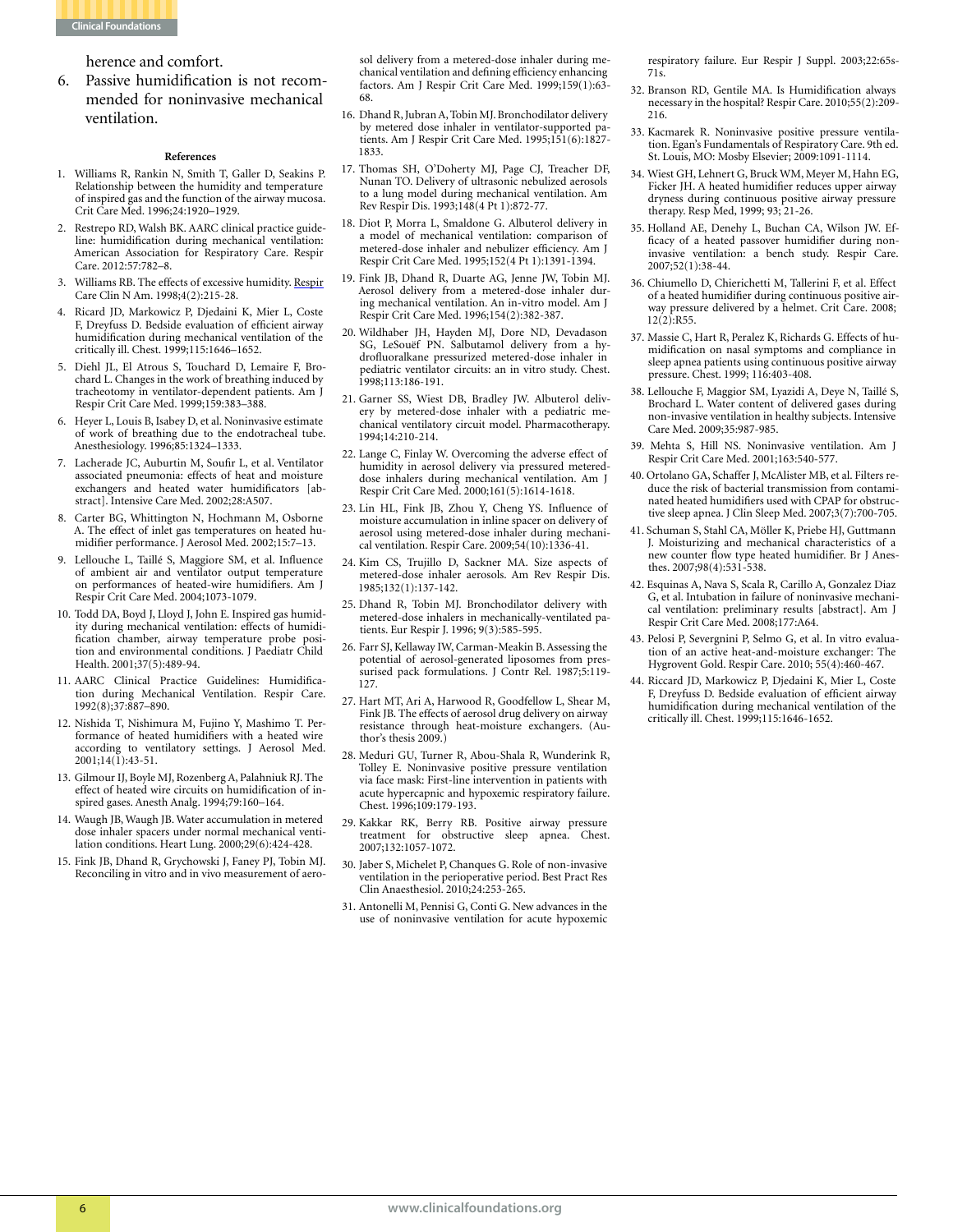

### Panel Discussion Clinical Foundations

### **Panel Discussion:** *Humidification During Invasive and Noninvasive Ventilation*

**Moderator: Ruben Restrepo,** *MD, RRT, FAARC*

**Panelists: Robert Joyner,** *PhD, RRT, FAARC* **Leo Wittnebel,** *PhD, RRT* **Hui-Ling Lin,** *MSc, RRT, RN, FAARC* 

### *What would you consider optimal humidity for patients undergoing invasive and noninvasive ventilation?*

**Joyner:** Optimal humidity would provide sufficient heat and humidity to reestablish or maintain mucus to its ideal state of viscosity and promote its homeostatic function. This would "position" mucus to work optimally with the components of the mucociliary escalator. Invasive ventilation would normally require more heat and water to meet the demand created by bypassing the airway when compared to noninvasive ventilation, but physiological components of proper mucus function do exist outside of the airway and must also be managed (e.g. hydration status of the patient).

**Lin:** Physiologically, as indoor air passes through the nose and upper airway, it is warmed and moistened to 44 mg  $H_2O/L$ of absolute humidity at the carina<sup>1</sup>. When a patient is intubated, the natural mechanism of humidifying gas is bypassed. Inadequate airway humidification can result in a series of issues, such as atelectatsis and increased airway resistance, resulting an increased work of breathing. Optimal humidity to an intubated patient undergoing mechanical ventilation provides an absolute humidity >33 mg H2 O/L2 . Yet, providing humidity to a patient with noninvasive ventilation (NIV) remains controversial, since delivered gas

Devices that provide as close to physiologic normal as possible are going to result in fewer complications due to therapy.

- Wittnebel -

passes through the upper airways and is exposed to the normal humidifying system of the body. However, providing heated humidification is suggested for the patient's comfort when they are receiving cool, anhydrous gas from compressed air and liquid oxygen systems. The use of a heat and moisture exchanger should be avoided due to increased resistance and dead space when undergoing noninvasive mechanical ventilation.3

**Wittnebel:** One could argue that optimal humidification levels for patients re-

main the same, regardless of the selection of invasive or noninvasive ventilation; and in fact the American Association for Respiratory Care (AARC) clearly advocates for the practice.<sup>2</sup> In either instance, you are essentially providing cool, anhydrous medical gas to the patient. In doing so, the isothermic saturation boundary is essentially shifted deeper into the lungs, making it difficult to maintain the normal physiologic function of the airway and causing patient discomfort.<sup>4</sup> Methods that maintain or come closest to maintaining the normal position of the isothermic saturation boundary 5 cm below the carina are going to have the least negative impact on airway characteristics such as ciliary motility and secretion clearance. Devices that provide as close to physiologic normal as possible are going to result in fewer complications due to therapy. Consider that most abnormal pulmonary pathologies are associated with abnormal secretion characteristics and/or difficulty with airway clearance, even in spontaneously breathing patients. Now, couple that with the need to provide assisted ventilation, and peripheral issues such as patient comfort and compliance to therapy during an exacerbation and the role of adequate humidification becomes more important.4,5 The AARC currently advocates for the use of active humidification for invasively ventilated patients at a level between 33 mg  $H_2O/L$  and 44 mg $H_2O/L$ , measured at the ventilator circuit Y-piece with a relative humidity of 100%. Their recommendations for passive strategies such as the use of hygroscopic heat moisture exchangers (HMEs) include heat devices capable of providing at 30 mg  $H_2O/L^2$ 

### *How should the RT tell if the humidifier, active or passive, is working, other than secretion trends?*

**Joyner:** Certainly a start would be to assure the device is turned on and for all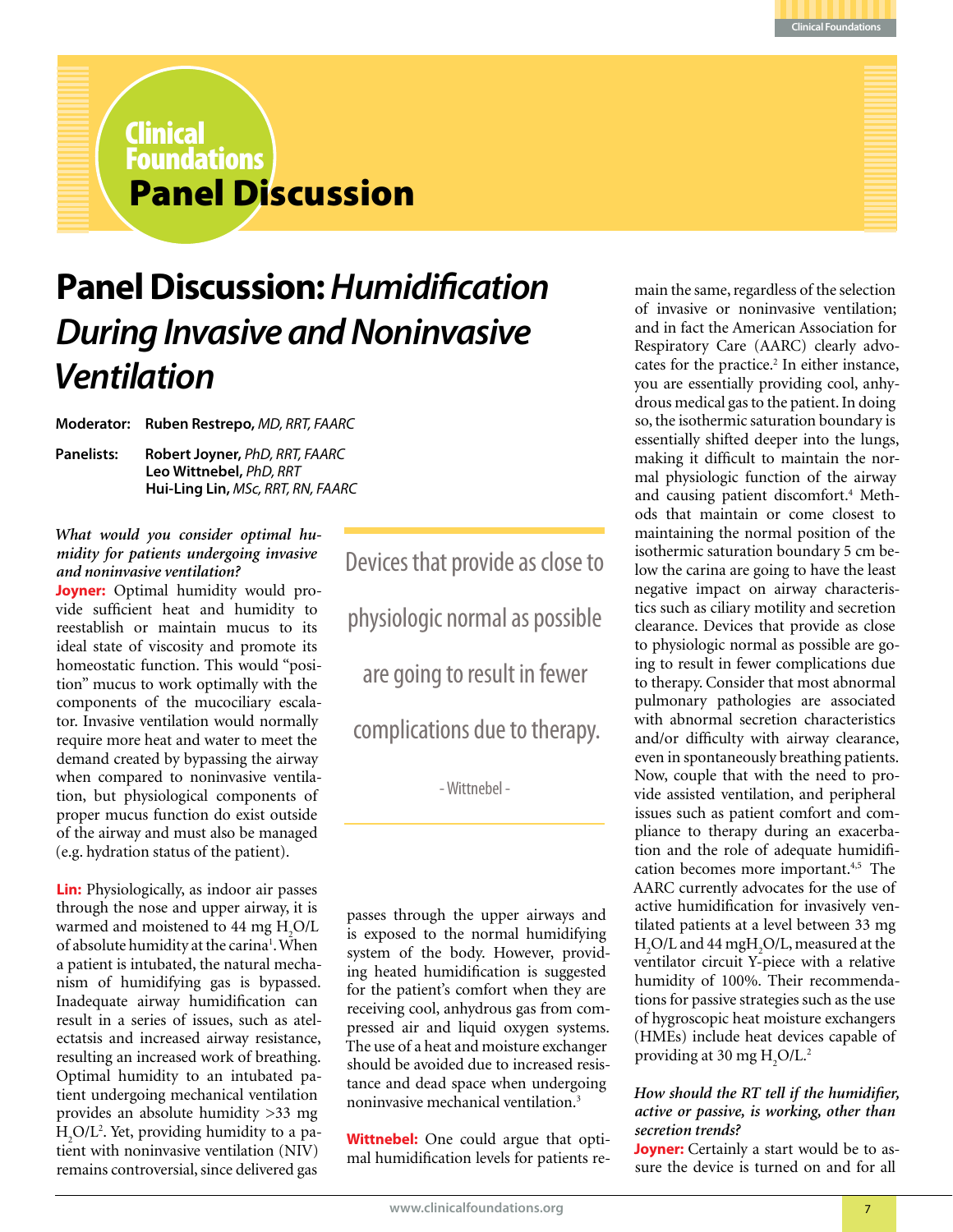

purposes assure it looks and feels (warmth) like it is working correctly with sufficient water feed and temperature probes placed in the correct places. Beyond those setup items, there are few identifiers of proper humidifier function other than examination and mucus status. Evaluating the vapor trail during inspiration can be a useful tool. During inspiration the vapor trail should be visible and represents water vapor being laid down on the artificial airway and presumably hydrating secretions within the patient's airway. A vapor trail present on expiration and disappearing during inspiration would represent reabsorption of water from the artificial airway and secretions. This would result in the desiccation of secretions and possibly cause dried inspissated secretions that are difficult to mobilize.

**Lin:** Mucociliary transport is the most sensitive to changes in inspired humidity. Optimal mucociliary transport is dependent on the successful relationship between cilia, mucus, and periciliary fluid, which all are optimized under core temperature and 100% relative humidity. Assessing the secretion trends of patients receiving humidification therapy is the key to ensure adequate/optimal therapy benefit.

**Wittnebel:** While trends in secretion characteristics may reveal inadequate humidification to the RT, it is likely that soon after a negative trend has started, deleterious changes in airway function have already occurred.6 Trending secretion clearance may in fact represent a later stage in the process of airway injury as it relates to humidification levels. While some would say that the presence of observable condensate in the endotracheal tube is evidence enough for evaluating humidification, current methods limit the RT in determining the actual airway temperature and humidity as most devices simply measure proximal to the patient Y-piece and at the humidification outlet chamber. These temperatures are a reflection of the gas as it is entering the airway. Short of inserting a hygrometer into the actual airway itself, inferences are then made regarding the actual temperature and the humidity of the inhaled gas. It goes without saying that the higher the temperature of the gas, the higher the carrying capacity of the gas as it relates to humidification, but heaters that fail to limit temperature hold the potential to cause inhalation injury.<sup>7</sup> Walking

Numerous studies have identified a reduction of aerosol delivery efficiency during mechanical ventilation with heated humidification. often with a 40-50% reduction from ambient conditions.

- Lin -

the line between too much and too little airway humidification makes it easy to see why so much research and effort has been placed into determining optimal levels.

*Where should the RT place aerosol generators to minimize the effects of humidification on aerosol deposition? Should the heater be turned off during the treatment?* **Joyner:** Positioning of the aerosol generator within the ventilator circuit is still somewhat controversial with some authors advocating placement at least 30 cm away from the airway to allow for the circuit to act as a reservoir,<sup>8</sup> and other authors suggesting aerosol generator position within the ventilation circuit does not matter.9 The vast majority of clinical sites I am involved with provide some separation between the position of the aerosol generator and artificial airway, but the true effect on outcome is difficult to assess because aerosolized bronchodilators are ordered almost ubiquitously making therapeutic effect difficult to assess.

The status of the heater being on or off is of theoretical importance to the delivery of aerosolized medications. Delivery of aerosolized medications through a ventilator circuit that is being actively humidified can cause up to a 40% reduction in deposition. This has some practitioners requesting to turn off the humidifier during medication delivery. Under most circumstances this may be acceptable because the treatment will last only 8-10 minutes, but some medications can require 30 minutes or more to deliver. Delivering dry gas to the patient over that period of time could be problematic and is not recommended.<sup>8</sup>

**Lin:** Numerous studies have identified a reduction of aerosol delivery efficiency during mechanical ventilation with heated humidification, often with a 40-50% reduction from ambient conditions.,<sup>10-12</sup> Lange and colleagues found that the decrease in inhaled drug mass was directly related to the mole fraction of water vapor in the ventilator, rather than to the relative humidity and the temperature. Clinicians try to reduce the influence of humidity on aerosol delivery by turning the heated humidifier (HH) off. Lin investigated pressured metered-dose inhaler delivery after the HH was turned on at 1, 2, 3 hours and immediate after turning the HH off. Aerosol delivered distal to the endotracheal tube remained similar after the HH was fully situated and when the HH was turned off.13 Generally, the HH requires 20-30 minutes to cool down to room temperature before minimizing the influence of humidity on aerosol delivery. Administered aerosol immediately after the HH was turned off did not improve its efficiency. Ari et al compared aerosol delivery with different devices and locations through mechanical ventilation in an in vitro model.<sup>14</sup> They found that a vibrating-mesh nebulizer, an ultrasonic nebulizer, and a pressurized metered-dose inhaler delivered higher inhaled drug mass at 15 cm from the Y-piece. The jet nebulizer delivered a higher dose at 15 cm from the ventilator. Yet, Moraine et al evaluated the effect of position, either at the end of the inspiratory limb or before the HH, on pulmonary bioavailability of nebulized ipratropium in ventilated patients, and the result showed no statistically significant differences between the 2 groups.<sup>9</sup> The optimal placement of an aerosol generator depends on the devices, and further clinical trials are required to verify the in vitro data.

**Wittnebel:** The placement of the aerosol generator has been a point of contention amongst researchers, with even the AARC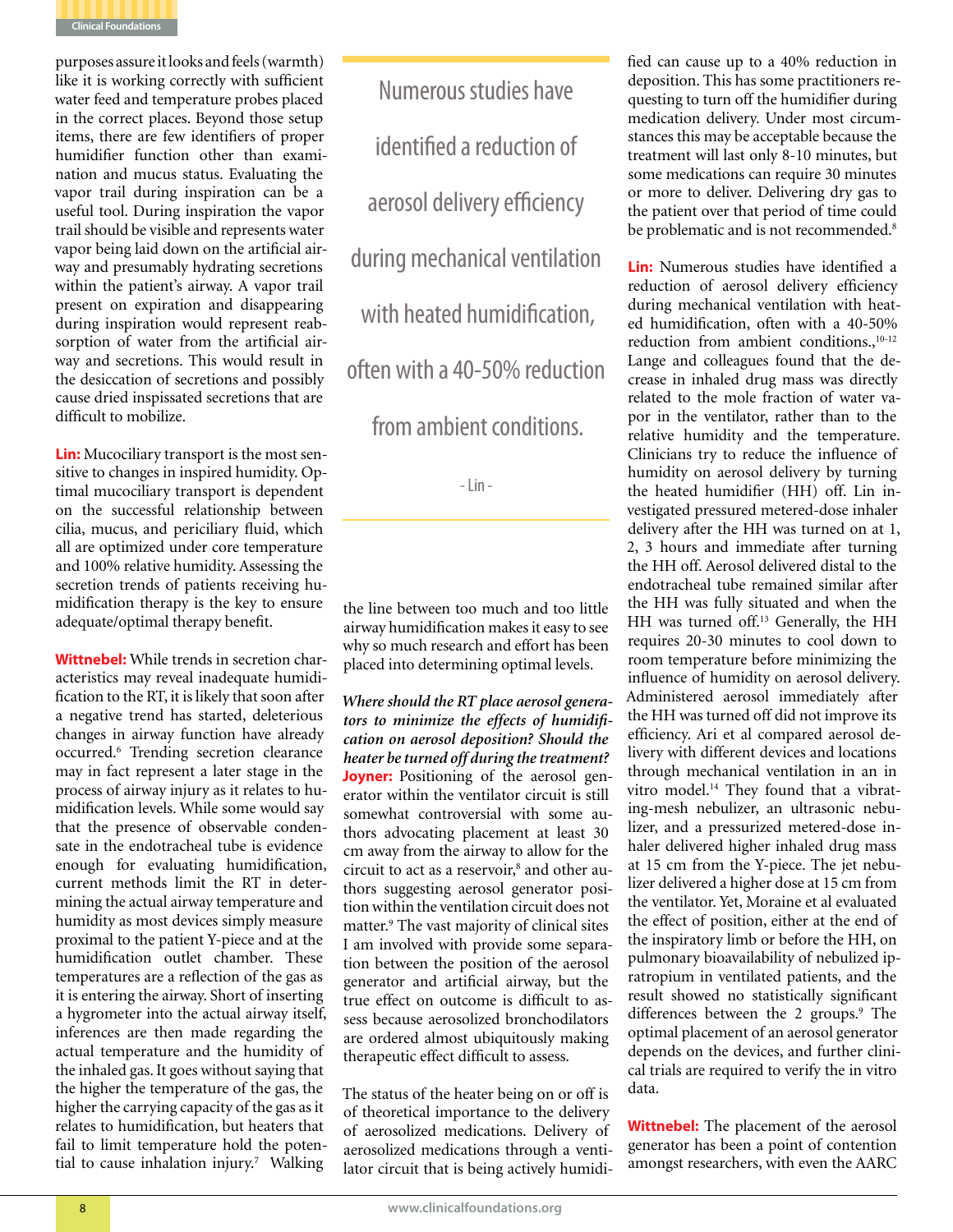

currently lacking a clinical practice guideline. Despite this, recent research seems to suggest that 15 cm from the Y piece on the inspiratory limb is optimal in regard to particle deposition, with active humidification actually negatively impacting aerosol therapy. The various available modalities including small volume nebulizers (SVNs) metered dose inhalers (MDIs) and vibrating mesh nebulizers have spawned research evaluating particle deposition efficacy under a variety of conditions, both with and without humidification. The use of HMEs which necessitate placement proximal to the patient airway result in the need to (1) remove the HME prior to each aerosol treatment or (2) modify the ventilator circuit-HMEaerosol adaptor set up. Recent improvements in HME design allow for the condensate trapping mechanism to be shifted away from the flow of gas, allowing for the delivery of aerosolized medications without the need to break the circuit as seen in earlier HMEs. Two predominant methods of modification appear to choose to either sacrifice potential circuit contamination in favor of optimal particle deposition or vice versa, as depicted below, while a third option may represent the middle ground:

### *Set-up 1: Optimizing Particle Deposition.*

Involves the use of passive (HME) humidification or the placement of a springloaded t-piece on the inspiratory portion of the patient Y-Piece, significantly closer than the 15 cm advocated for in previous research.

### *Set-up 2: Reducing Potential for Circuit Contamination and VAP.*

Involves the placement of the HME at the patient Y-piece, followed by the spring loaded or MDI adaptor, six inches of large bore tubing, and an inline suction catheter.

### *Set-up 3: Avoiding Circuit Contamination and VAP potential while facilitating the delivery of aerosol therapy.*

This requires the use of specialty HMEs which allow for the removal of the condensate trapping mechanism without the need to break the circuit and remove the HME device in its entirety. It is noteworthy that while these devices are more costly than traditional HMEs, they may represent an adequate amalgamation of adequate airway humidification, a reduction in VAP acquisition, and improvements in the ability to administer aerosolized medications without the risks

The practitioner needs to know

the temperature at both ends

of the ventilator circuit.

- Joyner -

inherent in the other two common device set-ups.

### *At what location within the ventilator circuit is it most important to monitor temperature: at the water source or at the patient interface?*

**Joyner:** The practitioner needs to know the temperature at both ends of the ventilator circuit. The change in temperature between the source of humidification and the patient's airway is what dictates what will happen to the water contained in the gas being delivered to the patient, and the patient's secretions within the airway. Altering the temperature between the source and the airways even a few degrees can dramatically affect the relative humidity of the gas being delivered to the patient. An excessive drop in temperature within the ventilator circuit can cause large amounts of condensate to develop within the ventilator circuit and place the patient at risk of an unintentional airway lavage and possible increase the risk of VAP. A small increase in temperature as the gas travels through the ventilator circuit toward the patient can result in a significant reduction in relative humidity resulting in the desiccation of secretions in the airway, making them difficult to remove and possibly placing the patient at risk for an obstructed airway.15

**Lin:** Temperature measurement may be a poor indicator of humidity. There is inadequate humidification of mechanical ventilation when minute ventilation greater than 6 L/min.<sup>16</sup> Additionally, a humidification system's performance depends on environmental temperature and ventilatory settings. Schena et al investigated

the performance of a heated humidifier system and confirmed that single-point (at the Y-piece) temperature control was weak.17 The temperature should be measured both at the water source and at the patient interface, and adjust accordingly to ensure adequate humidity.

**Wittnebel:** Beyond a shadow of a doubt, it is more important to monitor the temperature at the patient interface, regardless of invasive or noninvasive modality. There are too many potentially confounding variables such as improper set-up, room temperature, and equipment failure, to name a few, to risk patient injury. This coupled with the variability seen between different ventilators makes things all the more unclear while simultaneously all the more important.<sup>18,19</sup>

### *When observing for beading in the circuit, do the water droplets need to be throughout the entire ventilator circuit or just at the visible part of the ETT and the 6-inch flex tube closest to the patient?*

**Joyner:** Visual inspection of the 6-inch flex tube for water droplets has been shown to be sensitive to the amount of humidification being provided to the patient.20 Water droplets do not need to be visible throughout the circuit and when they are present they present a risk to the patient as they collect and increase the quantity of condensate within the ventilator tubing. Prevention of aspirating these condensate droplets is important in preventing ventilator-associated pneumonia. 21

**Lin:** Condensation can interfere with gas flow through the circuit, and may increase the risk of aspiration and contamination within hours.<sup>2,22</sup> Therefore, the condensation in the circuit should be emptied regularly.

**Wittenbel:** As previously mentioned, in respiratory care, if condensate was visible in the endotracheal tube then one could assume that adequate humidification was being provided. With the heightened emphasis on ventilator-associated pneumonia and the reluctance to do anything to the circuit that would contribute to its occurrence (including water build-up), it is not unreasonable to speculate that hospitals gladly pay the higher cost of heated wire and other specialty ventilator circuits with the explicit attempt to prevent bead-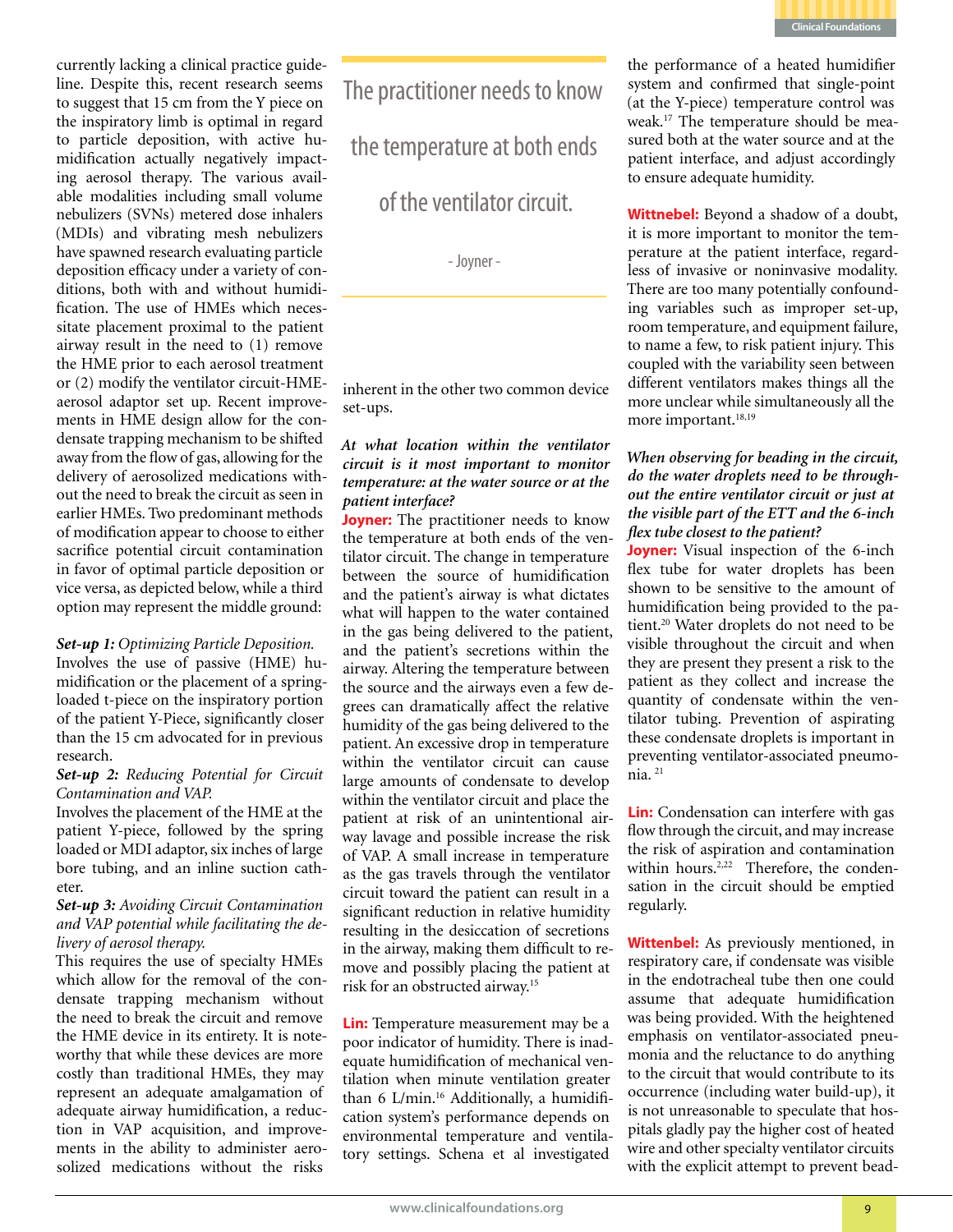

ing anywhere along the path between the ventilator and the artificial airway, whether it be in the neonatal intensive care unit via an oscillator or the adult side with conventional ventilation. 23

### *Is there any evidence that humidity delivery to the patient in excess of 44 mg/L has a negative effect?*

**Joyner:** First and because this is a discussion on humidity, the only way I can think of that will result in an excess of 44 mg/L is to increase the temperature of the gas in the presence of sufficient water. Also I do not believe there are any current guidelines that define overhumidification. Certainly at some point (likely beyond 41 degrees C) this will become a detriment to airway physiology. Other theoretical issues can arise from a positive water balance for an extended period of time, including excessive pulmonary secretions, pulmonary and generalized edema, weight gain, hyponatremia, decreased pulmonary compliance, reduced vital capacity, and increased A-a gradient.3

**Lin:** Currently, there are no criteria for overhumidification. When the inspired humidity is higher than core temperature and 100% relative humidity, condensation occurs, causing decreased mucus viscosity and possibly increasing periciliary transport rate. Therefore, overhumidification reduces mucus viscosity and dilutes surfactant, resulting in secretion retentionand increased work of breathing.<sup>24</sup>

**Wittnebel:** Current evidence as advocated by the AARC clinical practice guideline for airway humidification supports the provision of 44 mg/L as the maximum allowable level, which in turn is based on expert panel consensus.<sup>2</sup> As such, further review and stronger multicenter randomized control center trials are needed to determine definitively the upper limits of the safe range.<sup>2</sup>

### *Is it advantageous to have a humidifier that allows adjustments to absolute and relative humidity?*

**Joyner:** When heated-wire circuits were first introduced in the clinical environment back in the early 1990's there were manageable settings that would allow a practitioner to adjust the proximal and distal temperature within the circuit independently, thereby affecting the absolute and relative humidity being provided

overhumidification reduces mucus viscosity and dilutes surfactant, resulting in secretion retentionand increased work of breathing.

- Lin -

to the patient's airway.<sup>25</sup> Today, some of these humidifiers allow the adjustment of the circuit temperature under different ambient conditions to prevent accumulation of condensate and the need to drain the condensate from the ventilator circuit.26 Under certain circumstances, the temperature of the heated wires within the ventilator circuit can be unintentionally set in a manner that allows inspiratory gas with very low relative humidity to be delivered to the patient's airway. This will result in the desiccation of the respiratory secretions within the artificial airway causing a time-dependent reduction in artificial airway diameter. Dynamic changes in artificial airway diameter can be difficult to differentiate from changes in patient pulmonary mechanics.<sup>27</sup> Therefore, while heated-wire circuits may be extremely useful, a well-informed clinician is required to take full advantage of their adjustability while simultaneously avoiding iatrogenic complications. Sophisticated automated servo-controlled humidifiers emanating data from thermistors and hygrometers within the circuit would be ideal to assure targeted humidity delivery under different ambient conditions. Fortunately, both fixed and adjustable systems currently available meet nationally recommended standards.

**Lin:** Solomita et al assessed Y-piece temperature and water-vapor delivery with a different heated humidification set up and a wide range of minute volumes.<sup>17</sup> Their results showed that heated wired humidification inadequately humidified the gas when VE>6 L/min. Setting

a temperature at 35 at the Y-piece does not provide equivalent water-vapor delivery with heated-wire and non-heatedwire humidification, nor does it achieve the recommended physiologic humidification target. Furthermore, Pelosi et al found that, depending on the manufacturer of the heated wire humidification system, the relative humidity depends on the set temperature gradient between the water chamber and the Y-piece.<sup>28</sup> Therefore active measurement and adjustment of a humidification system can ensure adequate humidification to patients undergoing mechanical ventilation.

**Wittnebel:** Considering the myriad number of variables that impact effective humidification therapy, it is almost unfathomable that such a device would be welcomed across the spectrum of care and incorporated into all devices delivering medical gas therapy. Countless research has been conducted that has demonstrated time and time again that humidification therapy and external variables are not mutually exclusive and thus, not a single device exists. Absolute and relative humidity in the environment play critical roles in what is occurring in the "closed" environment of the patient circuit and as such, a device that could account and control for all situations would optimize the goals and eliminate most of the hazards associated with humidification therapy. While research under a variety of conditions is currently being conducted, such a method of therapy has yet to be discovered.

### **References**

- 1. Beachey W, Respiratory Care Anatomy and Physiology. 2nd Ed, St Louis: Mosby-Elsevier; 2009:12.
- 2. American Association for Respiratory Care, Restrepo RD, Walsh BK. Humidification during invasive and noninvasive mechanical ventilation: 2012. Respir Care. 2012;57(5):782-8.
- 3. Gross JL, Park GR. Humidification of inspired gases during mechanical ventilation. Minerva Anesthesiol. 2012;78:496-502.
- 4. Wiest GH, Lehnert G, Bruck WM, Meyer M, Hahn EG, Ficker JH. A Heated humidifier reduces upper airway dryness during continuous positive airway pressure therapy. Resp Med. 1999;93(1):21-26.
- 5. Meduri GU, Turner R, Abou-Shala R, Wunderink R, Tolley E. Noninvasive positive pressure ventilation via face mask: first-line intervention in patients with acute hypercapnic and hypoxemic respiratory failure. Chest. 1996;109(1):179-193.
- 6. Massie C, Hart R, Peralez K, Richards G. Effects of humidification on nasal symptoms and compliance in sleep apnea patients using continuous positive airway pressure. Chest. 1999;116(2):403-408.
- 7. Kraincuk P, Kepka A, Ihra G, Schabernig C, Aloy A. A new prototype of an electronic jet-ventilator and its humidification system. Crit Care. 1999;3:101-110.
- 8. Fink JB, Tobin MJ, Dhand R. Bronchodilator ther-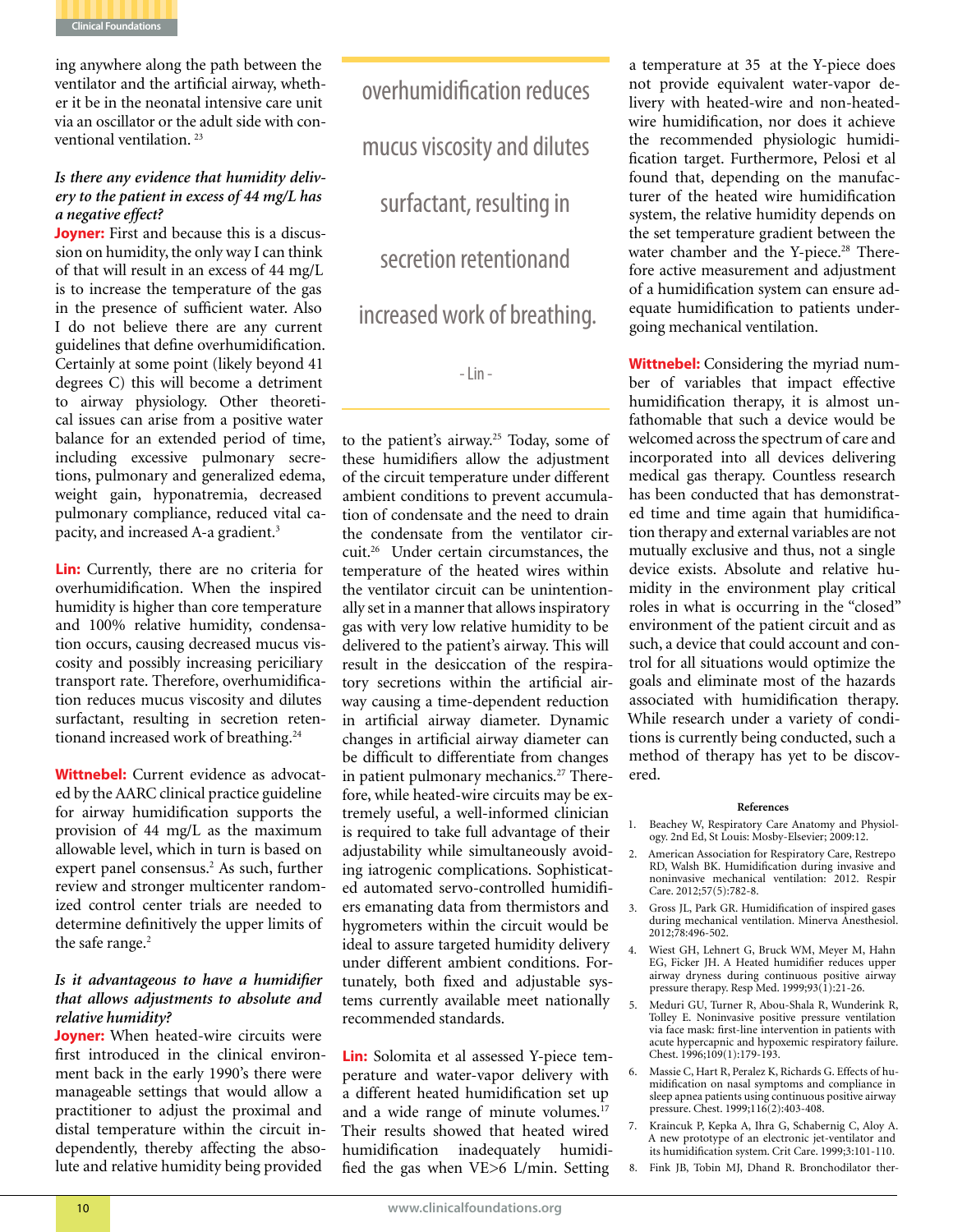

1999;44(4):53-69.

- 9. Moraine JJ, Truflandier K, Vandenbergen N, Berré J, Mélot C, Vincent JL. Placement of the nebulizer before the humidifier during mechanical ventilation: Effect on aerosol delivery. Heart Lung. 2009;38(5):435-9.
- 10. Dhand R, Duarte AG, Jubran A, et al. Dose-response to bronchodilator delivered by metered-dose inhaler in ventilator-supported patients. Am J Respir Crit Care Med. 1996; 154:388-393.
- 11. Fink JB, Dhand R, Grychowski J, et al. Reconciling in vitro and in vivo measurements of aerosol delivery from a metered-dose inhaler during mechanical ventilation and defining efficiency-enhancing factors. Am J Respir Crit Care Med. 1999;159:63-68.
- 12. Lange CF, Finlay WH. Overcoming the adverse effect of humidity in aerosol delivery via pressurized metered-dose inhalers during mechanical ventilation. Am J Respir Crit Care Med. 2000;161:1614-1618.
- 13. Lin HL, Fink JB, Zhou Y, Cheng YS. Influence of moisture accumulation in inline spacer on delivery of aerosol using metered-dose inhaler during mechanical ventilation. Respir Care. 2009;54(10):1336-1341.
- 14. Ari A, Areabi H, and Fink JB. Evaluation of aerosol generator devices at 3 locations in humidified and non-humidified circuits during adult mechanical ventilation. Respir Care. 2010;55:837-844.
- 15. Villafane MC, Cinnella G, Lofaso F, et al. Gradual reduction of endotracheal tube diameter during mechanical ventilation via different humidification devices. Anesthesiology. 1996;85(6):1341-1349.
- 16. Solomita M, Daroowalla F, Leblanc DS, Smaldone GC. Y-piece temperature and humidification during mechanical ventilation. Respir Care. 2009;54(4):480-486.
- 17. Schena E, Saccomandi P, Cappelli S, Silvestri S. Mechanical ventilation with heated humidifiers: measurements of condensed water mass within the breathing circuit according to ventilatory settings. Physiol Meas. 2013;34(7):813-21.
- 18. Carter BG, Whittington N, Hochmann M, Osborne A. The effect of inlet gas temperatures on heated humidifier performance. J Aerosol Med. 2002;15(1):7-13.
- 19. Lellouche L, Taillé S, Maggiore SM, et al. Influence of ambient and ventilator output temperatures on performance of heated-wire humidifiers. Am J Respir Crit Care Med. 2004;170(10):1073-1079.
- 20. Ricard JD, Markowicz P, Djedaini K, Mier L, Coste F, Dreyfuss D. Bedside evaluation of efficient airway humidification during mechanical ventilation of the critically ill. Chest. 1999;115(6):1646-1652.
- 21. American Thoracic Society; Infectious Diseases Society of America. Guidelines for the management of adults with hospital-acquired, ventilator-associated, and healthcare-associated pneumonia. Am J Respir Crit Care Med. 2005;171(4):388-416
- 22. Craven DE, Goularte TA, Make BJ. Contaminated condensate in mechanical ventilator circuits. A risk factor for nosocomial pneumonia? Am Rev Respir Dis.1984;129(4):625-8.
- 23. Agaya K, Okamato T, Nakamura E, Hayashi T, Fujieda K. Airway humidification with a heated wire humidifier during high-frequency oscillatory ventilation using Babylog 8000 Plus® in neonates. Pediatr Pulmonol. 2009;44(3):260-266.
- 24. Williams R, Rankin N, Smith T, Galler D, Seakins P. Relationship between the humidity and temperature of inspired gas and the function of the airway mucosa. Crit Care Med. 1996;24(11):1920-1929.
- 25. Miyao H, Hirokawa T, Miyasaka K, Kawazoe T. Relative humidity, not absolute humidity, is of great importance when using a humidifier with a heating wire [see comments]. Crit Care Med. 1992;20(5):674-679.
- 26. Solomita M, Daroowalla F, LeBlanc DS, Smaldone GC. Y-Piece Temperature and Humidification During Mechanical Ventilation. Respir Care. 2009;54(4):480- 486.
- apy in mechanically ventilated patients. Resp Care. 27. Villafane MC, Cinnella G, Lofaso F, et al. Gradual Reduction of Endotracheal Tube Diameter during Mechanical Ventilation via Different Humidification Devices. Anesthesiol. 1996;85(6):1341-1349.
	- 28. Pelosi P, Chiumello D, Severgnini P, et al. Performance of heated wire humidifiers: An in vitro study. Journal of Critical Care. 2007;22(3):258-264.

**Ruben Restrepo, MD, RRT, FAARC is** Professor and Director of Bachelor's Degree Completion program in the Department of Respiratory Care at the University of Texas Health Science Center at San Antonio, Texas. Trained in medicine in Medellin, Columbia, Dr. Restrepo went on to academic positions at Georgia State University and then at the University of Texas. He has published widely in the field of respiratory care, including book chapters and articles, and has given many presentations. He is a reviewer for several major journals in respiratory and pulmonary medicine and is the recipient of many honors and awards for his teaching, publications, and volunteer work.

### **Brian Walsh, RRT-NPS, RPFT, EMT-E, FAARC** is

Clinical Research Coordinator, Respiratory Care Department and the Department of Critical Care, Children's Hospital, Boston, where he conducts translational and clinical research, develops protocols and budgets, monitors adverse reactions, lectures, and presents research findings to the investigation review boards. He has authored or coauthored 5 textbook chapters and 20 scientific articles on respiratory care topics. He is the 2008 recipient of the Outstanding Alumnus Award from Central Virginia Community College Alumni Association. He is also Vice President for Internal Affairs at the American Association for Respiratory Care.

**Hui-Ling Lin, MSc, RRT, RN, FAARC** is Assistant Professor, Respiratory Therapy Program, Chang Gung University, Tao-Yuan, Taiwan. She has coauthored over 30 papers, review articles and abstracts related on respiratory care topics. Her professional affilations include membership in the American Association for Respiratory Care, the National Board for the Respiratory Care, the International Society for Aerosol Medicine, the Respiratory Therapists Society of the Republic of China and the Taiwan Society for Respiratory Therapy.

**Robert L Joyner Jr, PhD, RRT, FAARC** is Associate Dean in the Henson School of Science & Technology. He is also Professor of Health Sciences and Director of the Respiratory Therapy Program at Salisbury University, Salisbury, Maryland. He is an elected member of Lambda Beta (Respiratory Care Honor Society) and in 2007, he was

inducted as a Fellow of the American Association for Respiratory Care (FAARC). Dr. Joyner is author or coauthor of more than 3 dozen articles (peer reviewed and non-peer reviewed) and reviews. He sits on 9 professional committees and is a member of the American Physiological Society, the American Thoracic Society, the American Society of Respiratory Care, the National Board for Respiratory Care, and the Society of Critical Care Medicine.

**Leo Wittnebel, MSIS, RRT** is Assistant Professor in the Department of Respiratory Care at the University of Texas Health Science Center, San Antonio, Texas (UTHSCSA). Leo also works as a respiratory therapist at the Christus Santa Rosa Medical Center, San Antonio. His role there is to provide respiratory care to patients throughout the hospital. Leo has authored or coauthored several publications in the area of respiratory medicine, has given many presentations on the subject, and has an extensive and distinguished teaching record. He is a grant reviewer for the UTHSCSA and participates in the university's Med Ed program. He is also the recipient of several academic and professional honors.

*Clinical Foundations* is a serial education program distributed free of charge to health professionals. *Clinical Foundations* is published by Saxe Healthcare Communications and is sponsored by Teleflex. The goal of *Clinical Foundations: A Patient-Focused Education Program for Respiratory Care Professionals* is to present clinically- and evidence-based practices to assist the clinician in making an informed decision on what is best for his/her patient. The opinions expressed in *Clinical Foundations* are those of the authors only. Neither Saxe Healthcare Communications nor Teleflex make any warranty or representations about the accuracy or reliability of those opinions or their applicability to a particular clinical situation. Review of these materials is not a substitute for a practitioner's independent research and medical opinion. Saxe Healthcare Communications and Teleflex disclaim any responsibility or liability for such material. They shall not be liable for any direct, special, indirect, incidental, or consequential damages of any kind arising from the use of this publication or the materials contained therein.

Please direct your correspondence to:

**Saxe Healthcare Communications P.O. Box 1282 Burlington, VT 05402 info@saxecommunications.com © Saxe Communications 2014**



**Scan this QR code to be placed on our mailing list and receive information on Clinical Foundations publications and webinars.**